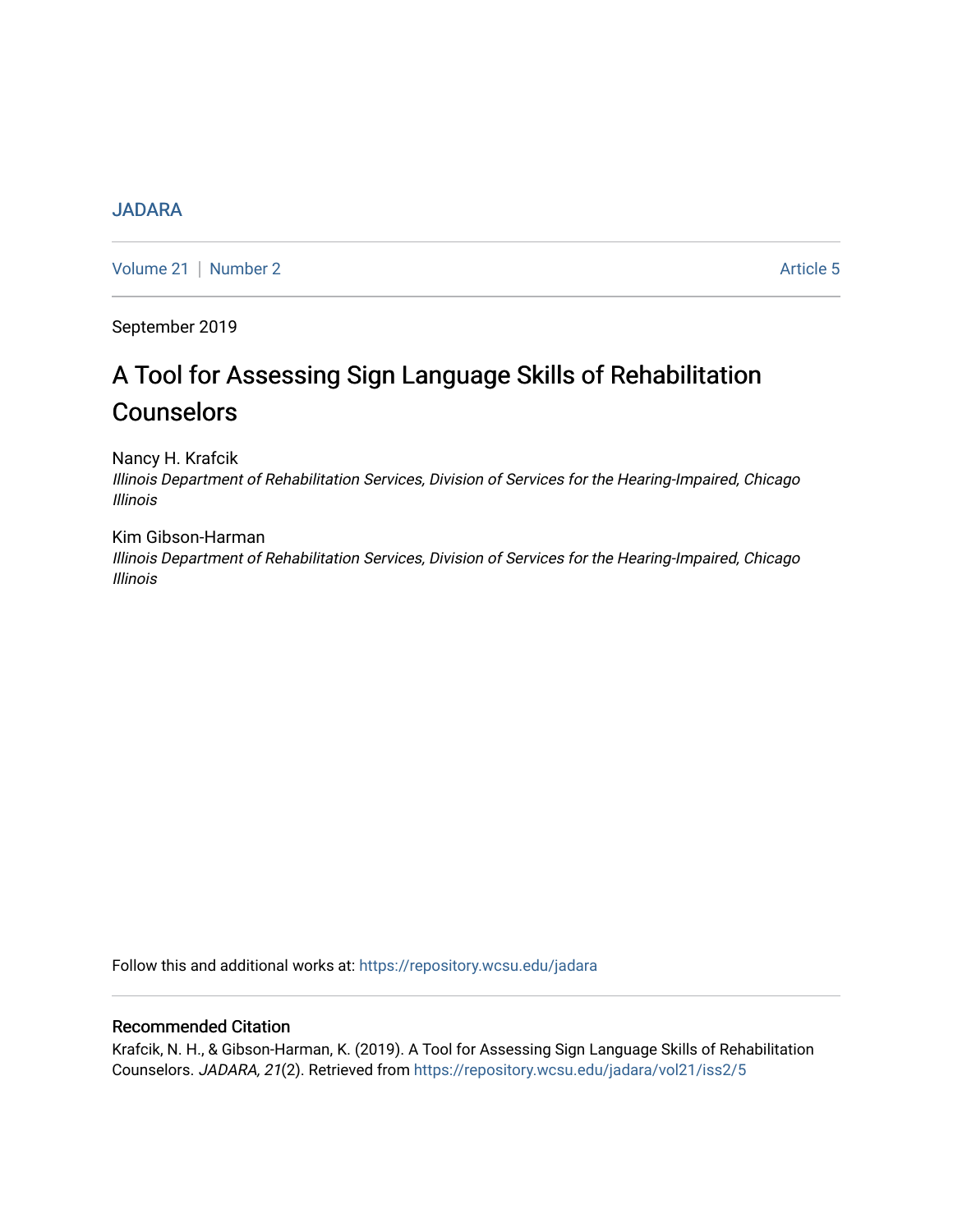#### Nancy H. Krafoik and Kim GIbson-Harman Illinois Department of Rehabilitation Services Division of Services for the Hearing-impaired 100 West Randolph, Suite 8-100 Chicago, IL 60601

In February of 1981, the Illinois Department of Rehabilitation Services established a division of services for the hearing impaired (known as DSHI) in an effort to improve the vocational rehabilitation services provided by the agency. One of the first goals of DSHI was to develop an objective assessment tool that could be used to evaluate the level of receptive and expressive sign language proficiency of staff members work ing with people who are deaf. The instrument was designed to be administered to anyone apply ing for a Rehabilitation Counselor for the Deaf (RCD) position. Both qualitative and quantita tive scoring procedures are used. Through an analysis of evaluation data compiled on a pilot group of rehabilitation counselors and other pro fessionals, minimum "acceptable levels" of pro ficiency for receptive and expressive skills were established. Use of this tool has proved to be an effective screening procedure for RCD can didates in Illinois Department of Rehabilitation Services' quest to provide high quality services with good communication as a foundation. The instrument has also been used to evaluate the sign language skills of current RCD's and their secretaries as well as determine training needs.

#### Background

Various checklists and assessment tools exist that are designed to evaluate proficiency levels of interpreters (Brasel, Montanelli, & Quigley, 1974; Neesam, 1968; Jones & Quigley, 1974; Strong & Rudser, 1985), most notably the Regis try of Interpreters for the Deaf evaluation/cer tification system (Brasel & Brasel, 1974). Few tools exist, however, that specifically evaluate the sign language competencies required for counselors in a vocational rehabilitation setting working with individuals who are deaf. In an informal survey conducted by the authors with

state vocational rehabilitation agencie s in states other than Illinois, it was found that most had no formal assessment system in place, although many acknowledged the use of one or more skilled hearing or deaf persons who evaluated can didates' skills subjectively in an interview-type situation.

Ohio and California do have sign language assessment tools for evaluating RCDs. In Ohio (S. Bergquist, personal communication, February 6,1986), a team of two hearing interpreters and two deaf consumers screen all candidates for RCD positions; candidates must pass the screen ing in order to proceed to the actual job interview. The test consists of five parts: A written test (requiring lowering readability levels of written materials for deaf readers), interview, simulated counseling situations, ASL videotape (measur ing receptive skills), and an audiotape (measur ing expressive skills). If one passes this screening and is hired as an RCD, one is considered to be bilingual and can receive a 5% bilingual pay increment. In California (J. Stephenson, personal communication, January 14, 1986), the California Department of Rehabilitation Bilingual Sign Language Proficiency Examination is used to evaluate sign language skills of RCDs, as well as clerical personnel who have contact with deaf clients. A panel, consisting of two deaf members and one hearing member who holds a Comprehen sive Skills Certificate (CSC), asseses skills in three areas: expressive, receptive, and two-way conversation. A score of 70% or better on the test yields bilingual certification for the can didate; persons scoring below 70% are given written suggestions for areas needing improve ment

Both the Georgia Department of Human Resources (D. Fennell, personal communica tion, August 7,1987) and the New York Office

1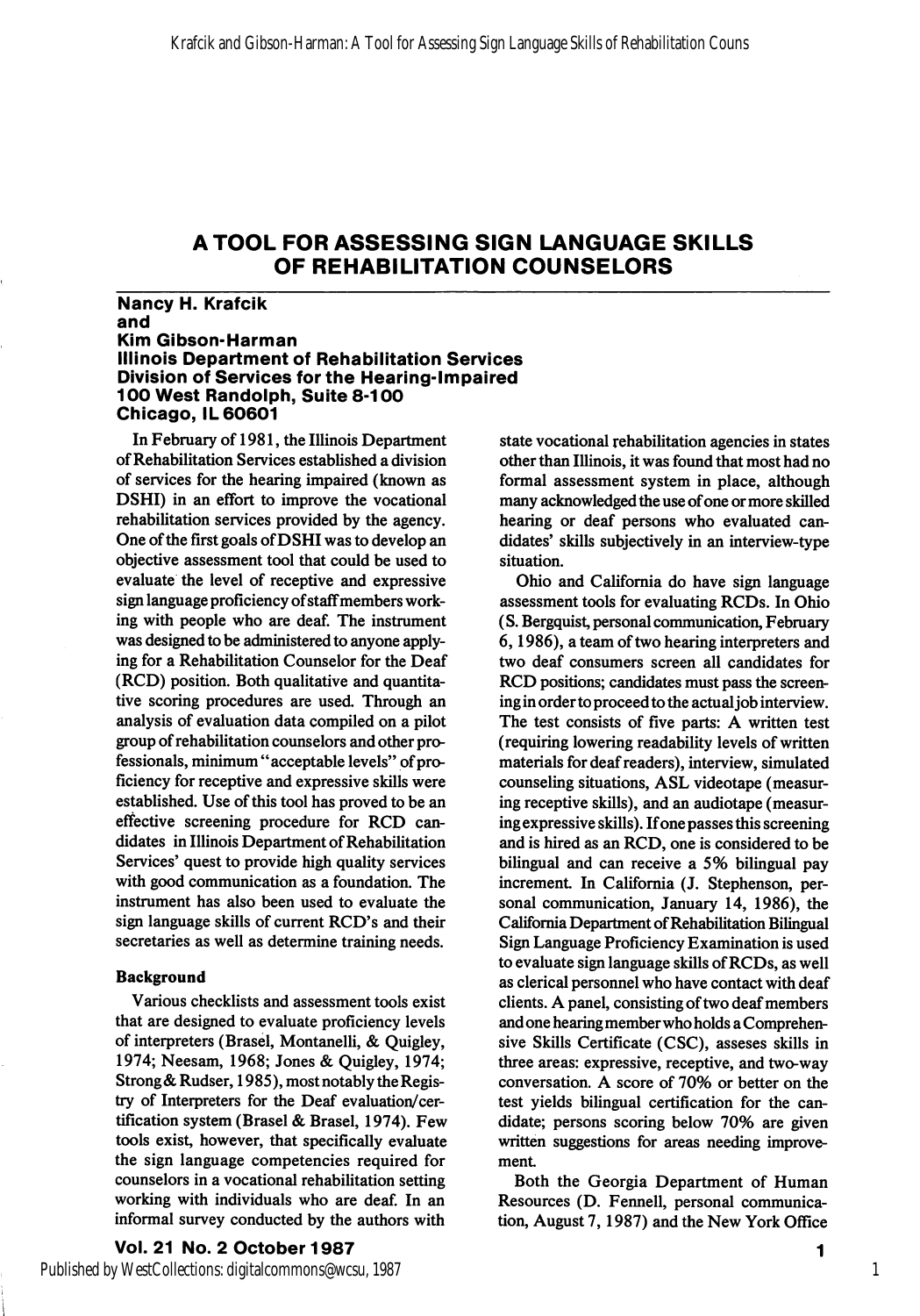of Vocational Rehabilitation (D. Hehir, personal communication, August 10,1987) use the Sign Communication Proficiency Interview (SCPI), developed by Newell, Caccamise, Boardman, and Holcomb (1983). The SCPI is an adaptation of the Language Proficiency Interview (LPI), which was developed by the U.S. Foreign Ser vice Institute after World War II, in order to directly assess speaking proficiency in a foreign language. In the LPI, a skilled language user and a second trained observer assess foreign language competency while discussing various pro fessional and social topics with the candidate. Topics of discussion can vary. The LPI consists of four phases: The warm-up, level check, probes, and wind-down. Role playing is some times used as an elicitation technique. LPI tech niques and rating scales were adapted to develop the Sign Communication Proficiency Interview. The tool has also been used by the Louisiana School for the Deaf to assess skills of dormitory personnel, and by National Technical Institute for the Deaf to evaluate staff and undergraduate and graduate students (Newell, et al., 1983). In addition, the Arkansas Department of Human Services currently has a task force studying the issue of communication assessment and is also considering the use of the SCPI (G. Kemp, per sonal communication, August 7, 1987).

With existing instruments in mind, then, what was sought by Illinois Department of Rehabilita tion Services was a tool that could better satisfy the following criteria:

- 1. measure both expressive and receptive skills in American Sign Language and Signed English;
- 2. comprise an objective (quantitative) rat ing system;
- 3. provide face validity for the rehabilitation counseling setting
- 4. meet standardization and consistency require ments when used by different evaluators and administrations of the test.

It was determined that a predominantly video tape format using staged interviews in a vocational rehabilitation setting, with specific targeted words and concepts to be scored numerically, would fit the criteria and DSHI's needs. These requirements included the use of ASL and rehabil itation-related content, in a format adapted from Kyle, Woll, & Llewellyn-Jones (1981).

#### Description And Development

The evaluation instrument developed by the

Illinois Department of Rehabilitation Services is divided into five sections. The entire evaluation takes approximately thirty to forty minutes, and must be conducted by a trained evaluator who can communicate effective in ASL, Pidgin Signed English (PSE), and Signed English. The first section consists of an initial interview which is conducted non-verbally in PSE. The interviewer asks several questions related to the candidate's background in order to obtain a subjective assess ment of the person's fluency and signing style. Subjective observations are marked on a check list-type rating form adapted from the Language Proficiency Interview (Liskin-Gasparro, 1982). Raters are asked to make observations on the form about the candidate's expressive and recep tive skills in the areas of grammar, vocabulary, fluency, accent, and comprehension.

The remaining four sections are on videotape, numbered as Parts I-IV. In order to obtain an objective assessment of sign language skills, the first author began with a list of approximately 700 basic vocabulary words/signs. From this list a random sampling of common everyday signs was chosen to develop the script for Parts I and II of the videotape. Vocabulary used in Parts I and II was considered to be basic vocabulary that most beginning signers should know. The scripts were carefully written to be centered around a vocational rehabilitation setting. A careful selec tion of vocabulary was also chosen to ensure that signs used to measure receptive skills were dif ferent from the signs used to measure expressive skills. For Part III, a more difficult script was developed utilizing additional vocational rehab ilitation terminology. As it progresses from Part I to Part III, the tape becomes increasingly dif ficult, using advanced vocabulary and more ASL structures and idioms.

For Parts I, II, and III, the candidate is asked to voice what the deaf person on the tape is sign ing (receptive ability), and sign what the coun selor is voicing (expressive ability). Only the counselor's voice is transmitted over the audio; the counselor's utterances are simultaneously captioned so that the sign language skills of persons who are hearing impaired can also be evaluated using the tool. An extra component is added in Part III. Five vocational rehabilitation terms/concepts currently being used by Illinois Department of Rehabilitation are framed on the screen just after they have come up in the conver sation. The videotape is put on "pause," show-

 $\mathbf{2}$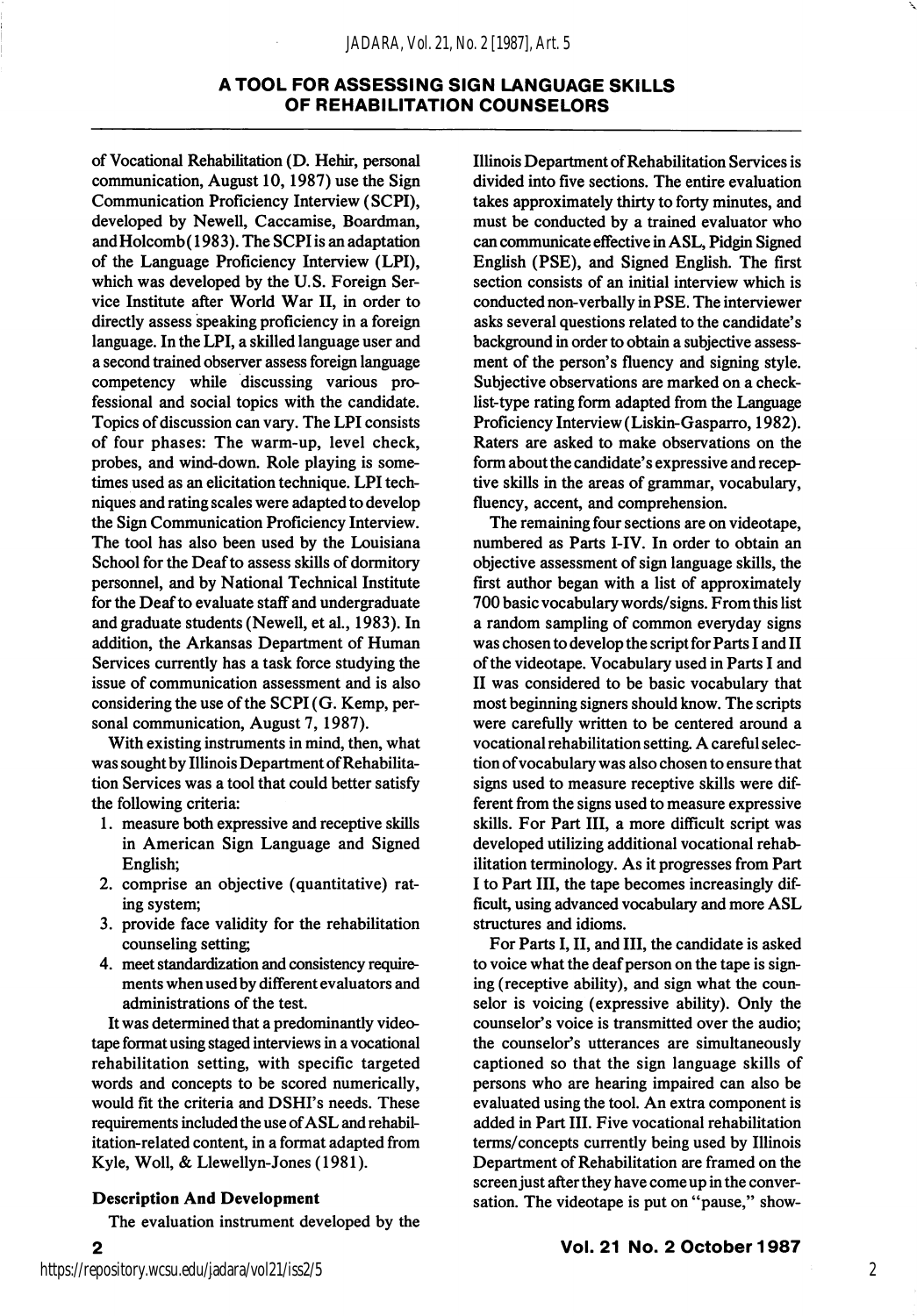ing the framed rehabilitation term. The person being evaluated is given the opportunity to explain the concept in his/her own style. This enables the evaluator to further assess the person's signing style and ability to express abstract concepts in ASL.

Part IV of the videotape consists of two stories told by deaf people in American Sign Language. No formal script was written for this section in an effort to have the deaf persons sign as naturally as possible. Once the stories were taped, they were translated into written English, and five comprehension questions pertaining to each story were developed. The candidate does not have to reverse interpret while the stories are running. Rather, after each story, the tape is "paused," and the evaluator asks the questions about the story (in PSE with no voice).

#### Scoring Procedures

Once scripts were developed, signs were chosen to be used as the basis for developing rating forms (one form for each of the four parts). For Parts I and II, fifty receptive and fifty expressive signs were chosen for each section. Thus, on each evaluation form, 100 signs are listed in the order presented, with spaces for the rater to mark "correct" or "incorrect." The candidate is scored on the number of signs expressed or received cor rectly. Separate receptive and expressive per centage scores for each part are tabulated. For Part III, a similar scoring process is utilized, except that only twenty-five receptive and twentyfive expressive signs were chosen and listed on the Part III rating form. In addition, for each of the five rehabilitation concepts presented in Part III, a Likert-type scale with "ASL" on one end and "English" on the other is included, so that the rater can indicate the candidate's signing style when explaining the designated concept. For Part IV, candidates are given one point for each correct answer, and a total percentage figure for this section is tabulated.

### Proficiency Levels

Six levels of sign language proficiency were estab lished, and descriptions of specific competencies required for each level were compiled. The level ratings and their functional descriptions were adapted from the Sign Communication Pro ficiency Interview (SCPI) Rating Scale (Newell, Caccamise, Boardman, and Holcomb, 1983). The six levels are as follows:

Level I - Novice/Survival

Level II - Beginner Level III - Intermediate Level IV - Intermediate Plus Level V - Advanced Level VI - Superior

In a pilot study, the assessment tool was used to evaluate current RCDs and their secretaries in Illinois. All of these individuals were working with hearing impaired clients at the time of the evaluation. Raw data from the evaluations were compiled, and compared with subjective place ment on the six-level scale by the first author ("Rater 1") who was familiar with the skills of all pilot study participants. Specific proficiency levels for each section of the test were established (see Table I).

In order to further validate the assigned pro ficiency levels, additional subjective ratings for each person were obtained from two other skilled signers ("Raters 2 and 3") familiar with the sub jects' skills. Inter-rater reliability for the three raters was determined using the Pearson Product-Moment Correlation Coefficient formula (Bruning & Kintz, 1977). A correlation coefficient of .89 (P<.001) was obtained, indicating high interrater reliability. Rater 2 and Rater 3's overall estimates of ability exhibited strong correlation with already established levels (.85 and .94 res pectively, P<.001). Based on comparison of actual test data, the preliminary level placements by Rater 1, and the two additional rater's subjec tive ratings on the six-level scale, then, pro ficiency levels and corresponding percentage ranges for each section of the test remained as shown in Table 1.

The Division of Services for the Hearing Impaired then established minimum levels of sign language proficiency recommended for Rehabilitation Counselors for the Deaf, specific ally a Level IV for expressive skills and a Level III for receptive skills. Receptive and expressive skills at Level II are recommended as a minimum for clerical staff who have contact with deaf clients. DSHI has been successful in establishing sign language evaluation using the Assessment Tool as part of the process of screening RCD appli cants. (However, unlike Ohio, no pay increment for bilingual abilities exists to date.) In addition, the tool has been used to evaluate skills of alreadyhired RCDs to determine training needs. To ensure that staff members continue to develop their skills, DSHI conducts ongoing small-group ASL instruction consisting of "Sign Language

Vol. 21 No. 2 October 1987

Published by WestCollections: digitalcommons@wcsu, 1987

3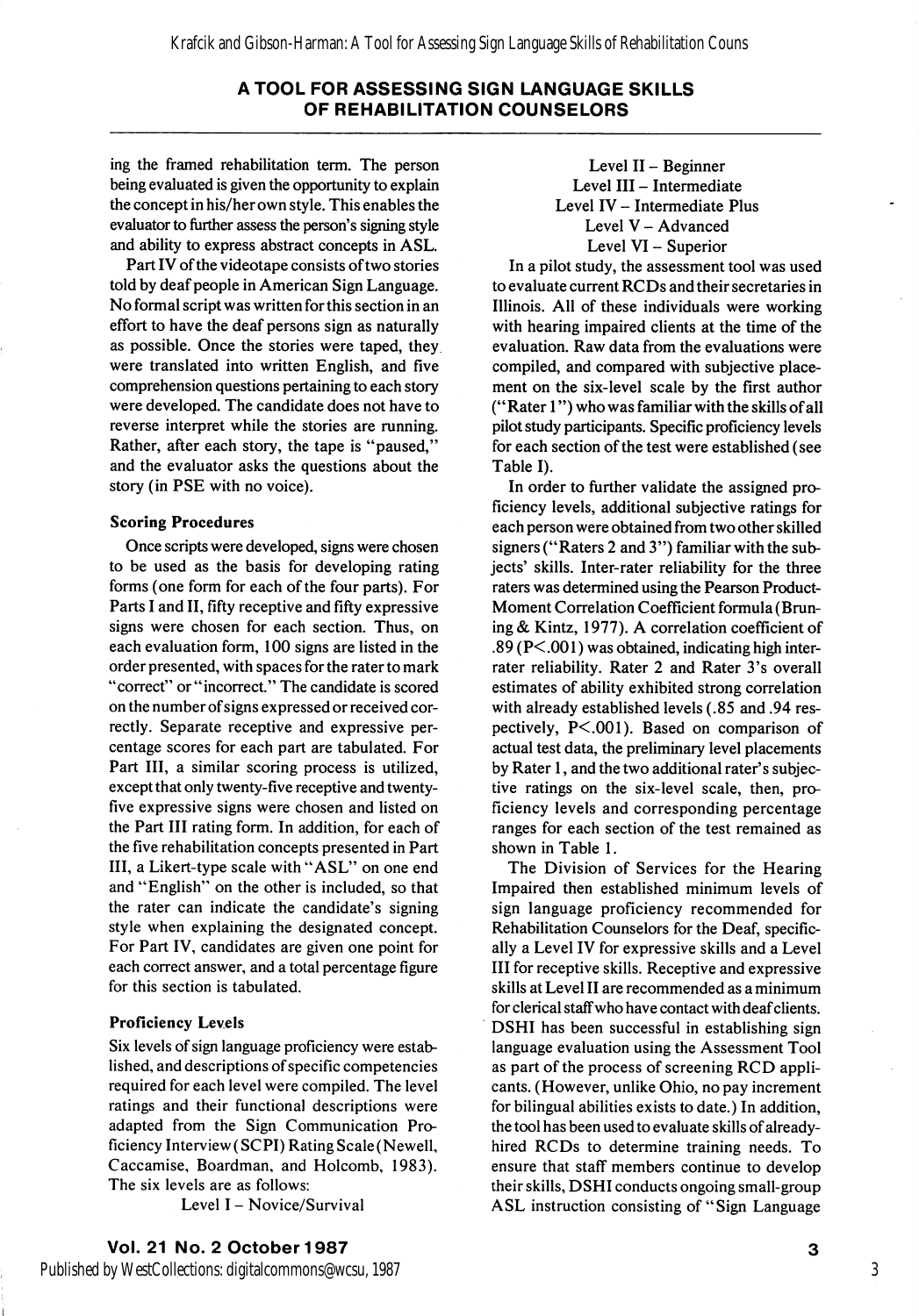Encounters" held twice a year for RCDs, their secretaries, non-agency rehabilitation personnel and, in some cases, individual tutoring in sign language.

#### Conclusion

The Department of Rehabilitation Services (DORS) Sign Language Assessment Tool was developed for use in evaluating sign language skills of vocational rehabilitation counselors and their support staff who work with people who are deaf. It offers a predominently quantitative rat ing system that measures both expressive and receptive ASL skills, and whose content is based around rehabilitation concepts and vocabulary. The videotape format allows the tool to be used consistently by more than one evaluator, and ensures that administration of the test will be the same for all persons being evaluated. Although the authors acknowledge that the receptive tasks involved in the test (signing what someone is voicing) may test interpreting skills more than spontaneous expressive skills, the advantage of having a carefully selected vocabulary list to

observe and an instrument geared to the rehabili tation setting far outweigh this drawback. Wis consin Division of Vocational Rehabilitation expressed interest in using the DORS Sign Language Assessment Tool with their RCDs, and the authors have trained a team of evaluators there on the use of the instrument. Further nor mative data on a larger number of persons need to be compiled. Ideally, a second form of the test should be developed to be used alternately with the original to evaluate training outcomes.

The Illinois Department of Rehabilitation Services, under the directorship of Susan Suter, has demonstrated strong support for DSHI's commitment to assisting in hiring qualified staff and training existing staff. Past and future work in this regard fit very appropriately under the first of the agency's four values: "We value high quality, comprehensive services provided equitably to persons with disabilities." Indeed, as Walker, Woodrick, Edgerly, Mulkey, & Walker (1978) remind us, competency for rehabilitation coun selors of the deaf is much more than the ability to sign well. But without good communication as a base, high quality services cannot begin to exist

|                   | <b>LEVEL I</b><br>Novice/Survival | <b>LEVEL II</b><br><b>Beginner</b> | <b>LEVEL III</b><br>Intermediate | <b>LEVEL IV</b><br>Intermediate plus | <b>LEVEL V</b><br>Advanced | <b>LEVEL VI</b><br><b>Superior</b> |  |
|-------------------|-----------------------------------|------------------------------------|----------------------------------|--------------------------------------|----------------------------|------------------------------------|--|
| <b>PART I</b>     |                                   |                                    |                                  |                                      |                            |                                    |  |
| Expressive        | 80% or less                       | $80\% - 90\%$                      | 90% above                        | 90% above                            | $90\% - 100\%$             | 100%                               |  |
| Receptive         | 50% or less                       | 50% - 80%                          | 80% - 85%                        | 85% - 90%                            | 90% - 100%                 | 100%                               |  |
| <b>PART II</b>    |                                   |                                    |                                  |                                      |                            |                                    |  |
| Expressive        |                                   | 80% above                          | 85% above                        | 90% above                            | $90\% - 100\%$             | 100%                               |  |
| Receptive         |                                   | 40% - 60%                          | 60% - 70%                        | 70% above                            | 90% - 100%                 | 100%                               |  |
| <b>PART III</b>   |                                   |                                    |                                  |                                      |                            |                                    |  |
| <b>Expressive</b> |                                   | 30% - 85%                          | 85% above                        | 90% above                            | 90% - 100%                 | $90\% - 100\%$                     |  |
| Receptive         |                                   | 10% - 30%                          | 30% - 70%                        | 50% - 80%                            | 80% - 90%                  | 90% - 100%                         |  |
| <b>PART IV</b>    |                                   | At least                           | At least                         |                                      |                            |                                    |  |
| Receptive         |                                   | 10%                                | $10\% - 35\%$                    | 35% - 80%                            | 80% - 90%                  | $90\% - 100\%$                     |  |

TABLE 1 Sign Language Assessment Tool: Levels of Proficiency